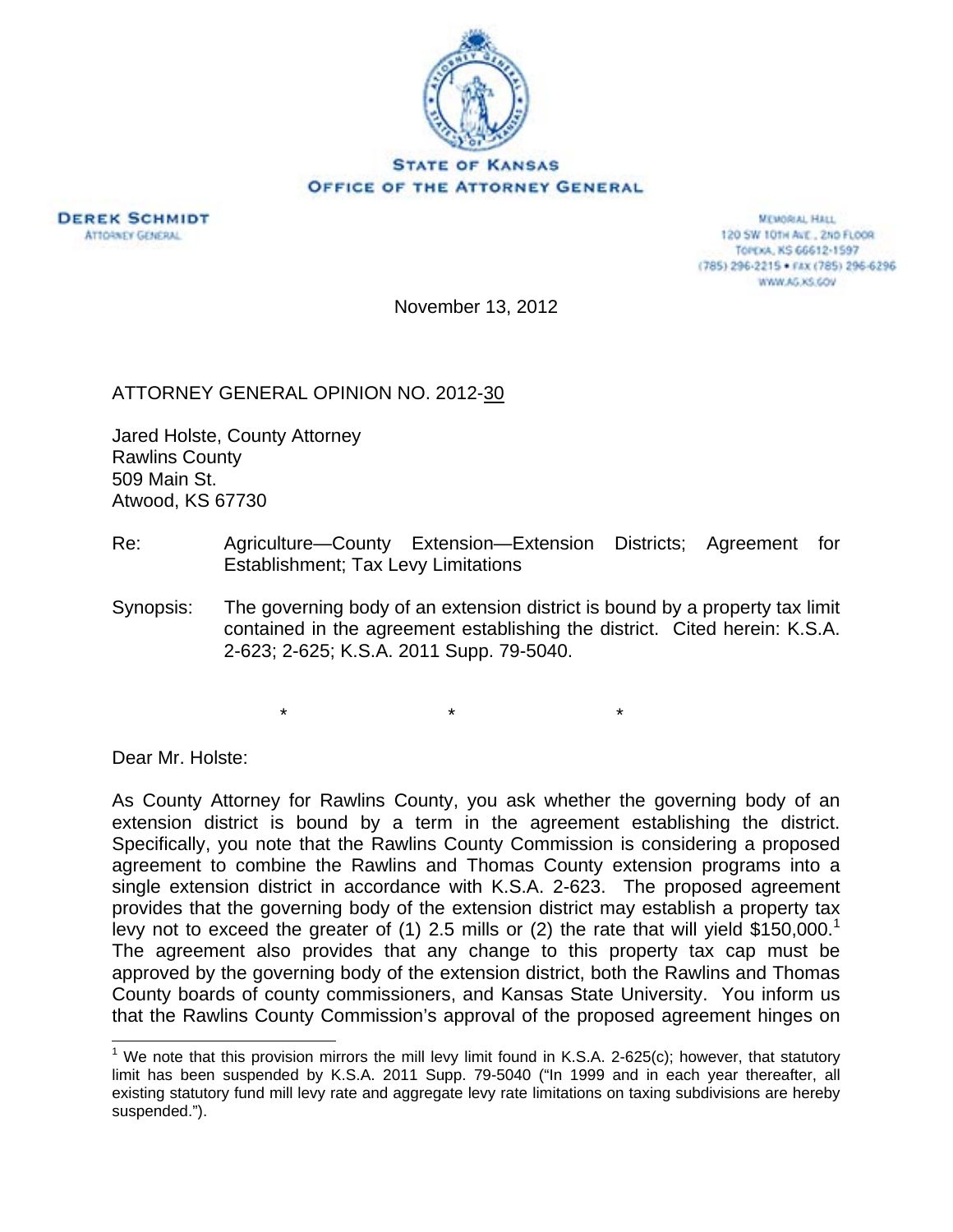Jared Holste Page 2

setting a permanent property tax cap and that the Commissioners are concerned the governing body of the proposed extension district might not be bound by the agreement's cap.

The statutes that govern the formation and operation of extension districts<sup>2</sup> do not explicitly address whether the governing body of an extension district is bound by a mill levy limit contained in the agreement forming the district, and we have been unable to find any authorities on point. However, several features of the extension district statutes cause us to opine that the governing body of an extension district is bound by such a term.

The first of these features is the process by which an agreement to form an extension district must be approved. K.S.A. 2-623(a) provides:

No [agreement to form an extension district] shall be effective unless such agreement has received the prior approval of (1) the board of county commissioners of each county included in the proposed extension district ...; (2) the executive board of the extension council of each county included in the proposed extension district and the director of extension of Kansas state university of agriculture and applied science, or the director's authorized representative, acting together as a body; and (3) the attorney general . . . .

This approval process would be rendered meaningless if the governing body of the extension district could unilaterally modify or violate the terms of the agreement after approval by all of the relevant parties.

Similarly, the protest provision found in K.S.A. 2-623(i) supports our conclusion that a tax levy limit contained in an extension district agreement is binding. This provision requires a board of county commissioners, before approving any agreement to form an extension district, to publish a resolution stating its intent to do so. If at least 5% of the voters in the county sign a protest petition opposing the proposed agreement, the county commissioners may not approve the agreement unless and until the agreement is put to a public vote and approved by a majority of the voters. The fact that a tax levy limit may influence the voters' decision whether to protest or support a proposed agreement suggests that such a term should be binding on the governing body of the resulting extension district.

The final statutory provision supporting our conclusion is K.S.A. 2-623(d), which states that upon the formation of an extension district "all of the personnel and property of each of the extension programs which are combined into the new district extension programs shall be transferred to the new extension district and shall be subject to the authority of the governing body of the extension district *in accordance with the agreement to establish the extension district*."3 Although this provision does not

<sup>&</sup>lt;u>2</u><br><sup>2</sup> K.S.A. 2-623 *et seq.*<br><sup>3</sup> Emphasis addad

 $3$  Emphasis added.